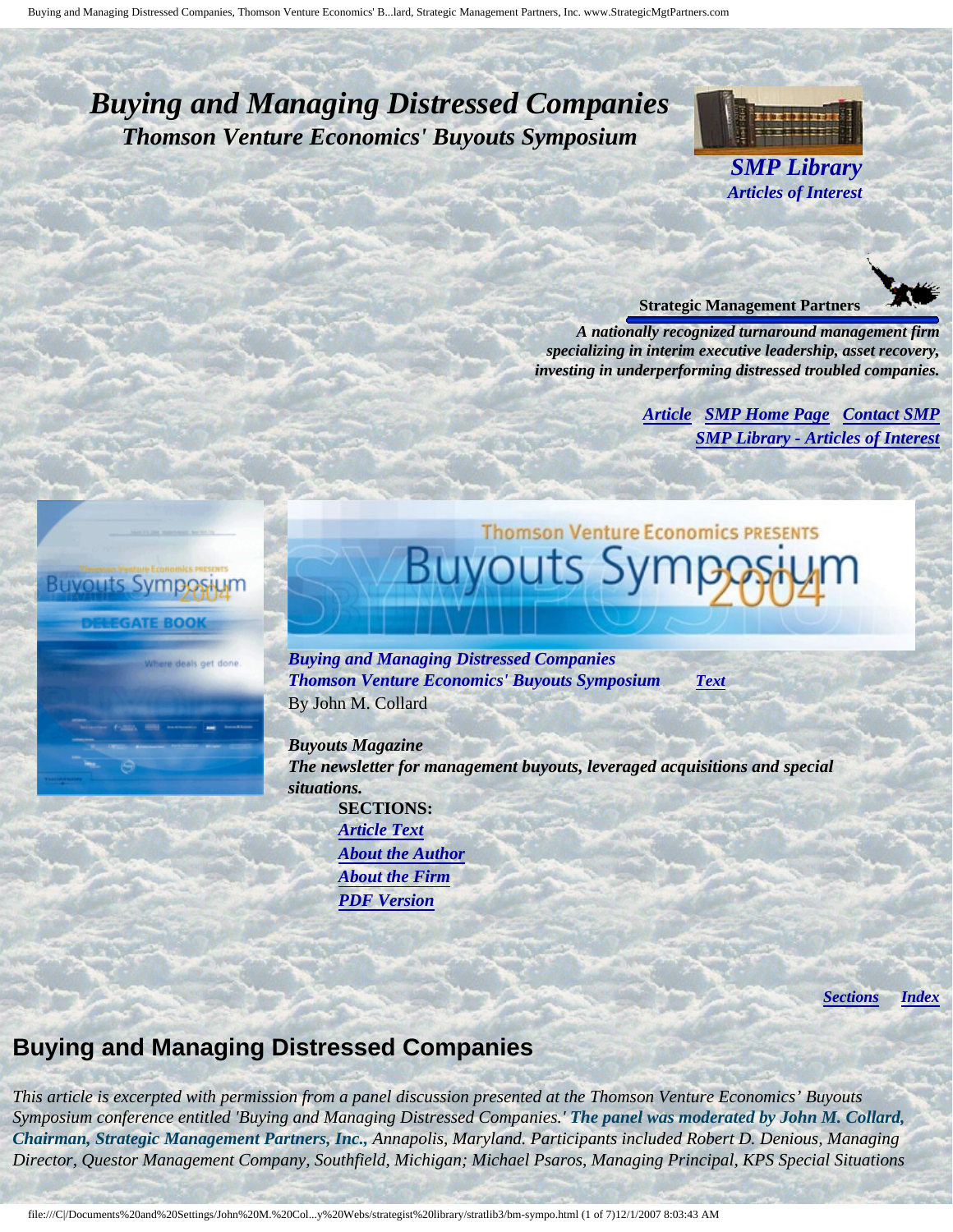Buying and Managing Distressed Companies, Thomson Venture Economics' B...lard, Strategic Management Partners, Inc. www.StrategicMgtPartners.com

*Funds, New York; Mark J. Schwartz, President, Gordon Brothers Group, Boston; and Bhavin B. Shah, Vice President, Ewing Management Group, L.P., Dallas.*

#### **Collard: How much pressure is there within Private Equity Funds to put capital to work? How does this effect competition for deals?**

There is an incredible amount of money in the market representing a perception that you must do three deals, or invest some number of dollars each year or you may not become fully invested in the time allotted.

During the last several years many mega funds have evolved to invest in not-so-underperforming companies, and seem content with lower returns on their investment. The desired 30% return hurdle is giving way to returns in the high teens. Companies that would trade at four to six times EBITDA multiples are going for more. People that have not done turnarounds and restructuring before have suddenly emerged in this marketplace and paid eight and nine times multiples for companies that are not worth that much.

New trends are taking place: thirty buyers are showing up at auctions, investment banks are providing staple-on financing to increase leverage, and people are paying higher multiples. These dynamics really change the risk/reward ratio.

There appears to be a dichotomy of funds; those looking for pure profit dollars, versus those seeking higher returns to compensate for the risk. On the true distressed turnaround side where significant work is to be done you still have maintain the right discipline to get the 30% return.

We all try to be disciplined, but the multiples are escalating, leverage is more available and whether it's pressure to invest because there is dry powder or there is liquidity in the market to borrow debt, the multiples are going up. Robert D. Denious, Managing Director, Questor Management Co. said; "The distressed investor community is realizing that in this cyclical world we are laying ground work for a cycle of two to three years from now. It is good news frankly for this panel and people like us that this is happening in the marketplace."

It's a matter of instilling that the strategy of the firm is to invest when it makes good investment sense. Bhavin B. Shah, Vice President, Ewing Management Group, L.P. said: "This is a discipline-based argument, while a lot of people believe there is pressure to put money out, we only invest in opportunities that fit our criteria. In our fund, twenty percent of every check we write is actually from people around the table."

#### **Collard: Where are the good deals? Describe characteristics you look for?**

Buyout funds get excited about an opportunity when they can concretely identify the problems from an operating standpoint and the solution to those problems because they can create equity value for investors by fundamentally changing the business operations of a company. Financial restructuring alone is a more commodity product that won't really generate excess returns for their investors.

The real focus is on a great business that has had failed management and a core cost structure that they can fix. They like to take that business, which many times is EBITDA negative, and turn it into a vibrant, profitable going concern.

Opportunities that have great reason to exist but have otherwise failed, allow introducing new management to affect immediate material reductions in operating cash costs, which yield the greatest results. If you have a management team that can't pull the trigger and make hard decisions then you have the wrong management team.

Michael Psaros, Managing Principal, KPS Special Situations Funds said: "We look for great companies with strong market shares, competitive advantages and strong franchises that have encountered a series of material operating problems and in most cases, financial problems. We avoid businesses with rapid technological change like hightech, biotech, media and telecom. We focus on the manufacturing and service economy where we can implement a cost-based versus revenue-based turnaround."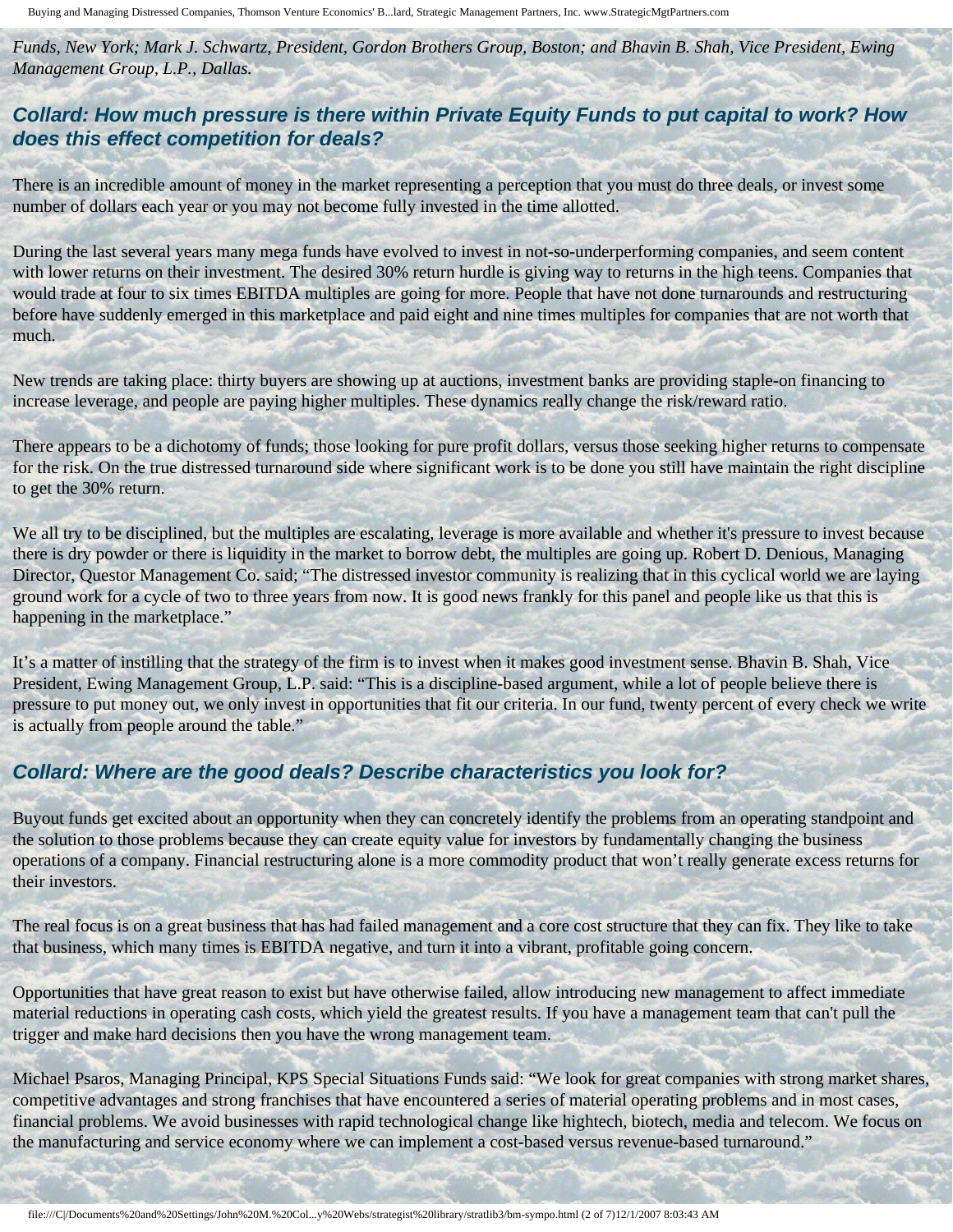Look for highly complex multi-constituency restructuring and turnaround transactions, because they don't lend themselves to auction environments, but yield higher returns. Consider creating new companies to purchase assets in and out of bankruptcy. While bankruptcy is a relatively inefficient market, it does have advantages, particularly in changing the look of the balance sheet.

Some companies come around three or four times, and you realize in these situations that people are getting realistic and it might be the right time to start looking at a restructuring or turnaround.

Mark J. Schwartz, President, Gordon Brothers Group said: "We look at companies that are in some level of distress but have a definable brand or product or service that gives it a competitive advantage. We want to invest working capital into a company necessary to support new management, and avoid purely overleveraged situations. Our investment never becomes a cash consideration back to a seller."

#### **Collard: What structures work to protect your investment? How do you control that money put into a company as equity will be used to fund future needs as opposed to pay for past sins?**

The timing and structure of your investment are both critical. While investments may end up as equity, they don't always go in as equity right away. When the investment is equity, the big issue becomes ownership control to protect what the cash is to be spent on.

Often the business is deteriorating rapidly, and if it's a company that you want to own, there is a tendency to rush to get in too quickly. Resist that urge, because you don't want to put money into a situation prematurely. If you put it in before you have control or the right structure, equity can quickly disappear to creditors. Avoid being the solution to existing creditors' problems — As soon as you write the check it becomes your problem, too.

Mr. Schwartz said: "It's critical to have our own people with operational expertise go in to analyze everything before we invest, whether it's real estate, IT, cash flows, or what's the buying plan for next season."

In order to make sure cash flows in the right way — there are alternative approaches. Consider becoming a senior secured lender with conversion rights, that way collateral is in place if you can't get control or the thing blows apart. Be sensitive to things like standstills and availability and what other lenders can do in terms of affecting your collateral base.

If you come in with equity initially, be certain to have control so you can bring in the right management team and take control of the cash. You can invest in situations where you don't have control, like preferred stock or convertible debt, but make sure that you have negative control rights so that nothing can be done without the approval of your securities. You obviously want to be at the table when any major decisions are being made. Always structure in some protection if you are not the control investor, then you can act in the best interest of your security. It is quite possible in bankruptcy to buy companies that are debt free from the start, which clearly helps the issue of protecting your investment.

Mr. Shah said: "You need strong aggressive management to stop depleting cash like crazy, implement the turnaround plan, and direct expenditures to only approved working capital needs. While it's a combination of some existing management, new management and ourselves, that is determined by the company situation."

#### **Collard: How do you address the issue of leadership during a turnaround? Is it better to handle the operational aspects in-house or get outside help and focus on your next acquisition?**

Leadership is key. When investing in a company, not simply deleveraging the balance sheet, time and momentum are your enemies. There is a law of physics: things will continue in a certain direction unless some significant force changes the outcome. We all face the dilemma going into a distressed property of figuring out very quickly who is going to lead the company through significant change and drive the operational turnaround.

When you buy a company there really is a window of opportunity for change in leadership. While change is difficult, and it's a human condition not to want to change, the feel of the workers right down to the guy on the assembly line is ready for change.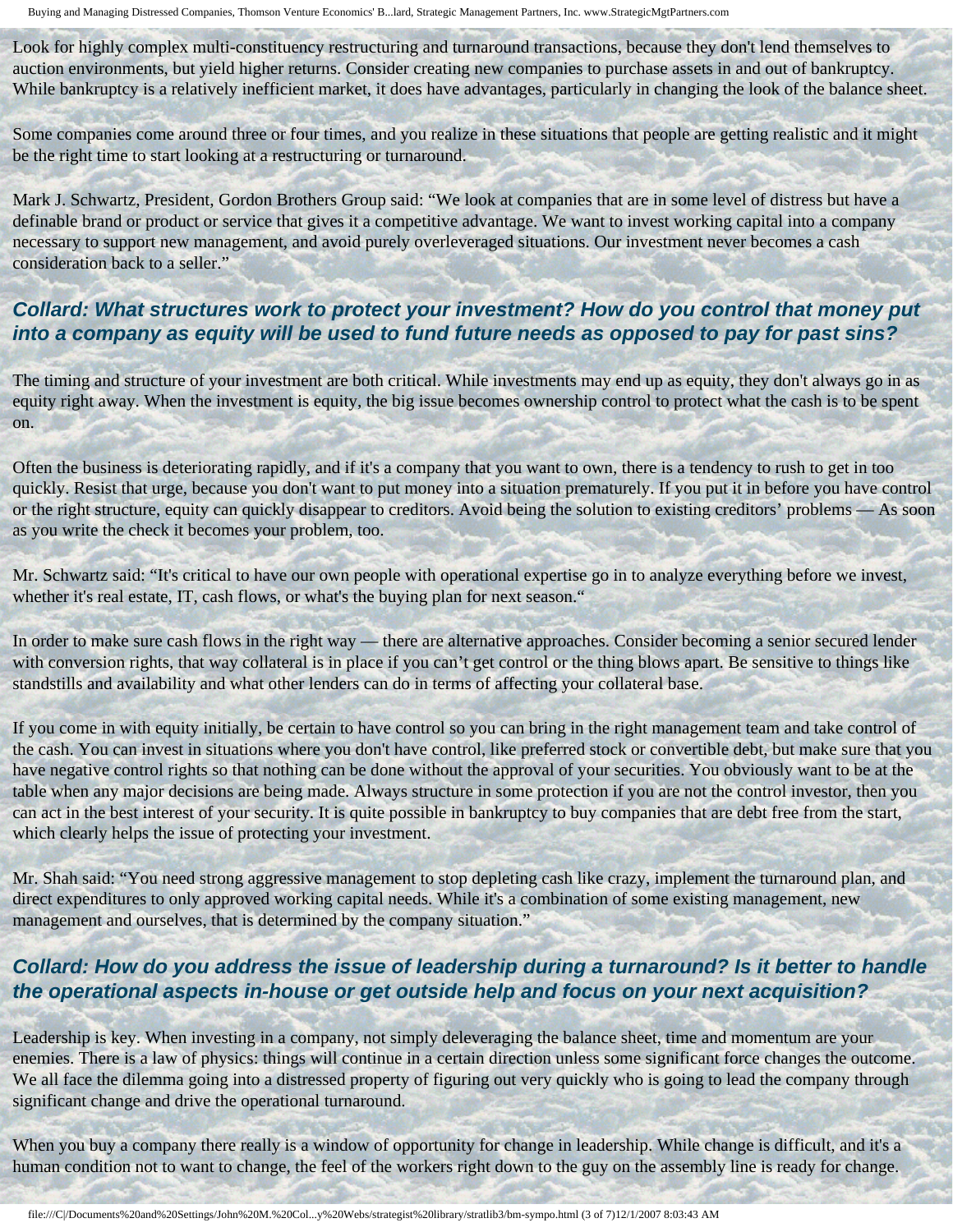Take the opportunity to shake things up, not only because you are hemorrhaging cash, but because people are ready and thirsty for it, and if you don't do it as an owner you are going to lose your audience.

Mr. Denious said: "Do we buy the company, install someone temporarily, which we can do through our sister firm, or do we do a search, then bring in a long term manager? What we decide in most cases is that temporary is a dangerous road to go, we want committed management."

Is it appropriate to outsource? Investors in an operational turnaround find it very important not to be totally out of that process. It is important to be side-by-side with your management team, understanding at a very granular level what's going to happen. Sit with management teams and devise a hundred day plan. This gives you an appreciation for the deal as you are looking at what will work, and what won't. If you bring in outside people alone to do it and you are just the front investor you are in dangerous territory.

Mr. Schwartz said: "Irrespective of whether you choose an internal resource, permanent hire, or turnaround firm, it's critical that they must be there full-time. You need to have someone on the ground that you are working with closely, it can't be fly in, spend two days and then going to do something else."

Only move forward if you have identified who the lead person is going to be and they have committed to a full-time engagement. Make sure that person is going to be there five days a week working with a team to affect change because things are happening three or four times more quickly than in a normal company that is operating well. You can plan for transition to bring in new people latter on, but it is critical to get your arms around it and have someone there, not just have someone who is parachuting in.

Mr. Shah said: "Approach a decision as if it were your own money. Who are the right resources to make the investment appreciate? More often than not we found that you do need outside involvement, somebody to stand as a big roadblock so that that ball stops falling lower, and to stop the deterioration. Then you can focus on other things, such as the top line."

#### **Collard: What are some of the most common obstacles that you run into when buying a distressed company, and how do you overcome them?**

Timing is always tight. You are either going to buy it in four weeks or the company might run out of cash, file bankruptcy, or be gone. Equity Buyout Funds are viewed as buyers of last resort because their capital is very expensive. To cope with this timing issue you must perform due diligence very quickly, get your hands around asset valuation, determine how you are going to improve operations, and what resources you will utilize. Mr. Collard said: "There is a distinct advantage to utilize professionals that bring C-Level operational, transactional, and turnaround expertise all together to determine what's wrong, how to fix it, and how much to pay for it."

Competition for deals is increasing. There are a lot more people now looking at the turnaround restructuring distressed space, from funds that don't necessarily do turnarounds and restructuring paying higher multiples, to distressed debt funds. Newcomers are investing in debt, but want an equity type return. Expect to deal with multiple parties to try to get a deal done as opposed to just the original equity holder. Find the fulcrum security in the capital structure. Is it equity, unsecured debt, secured, DIP financier? Negotiate with all parties, because any one of them could put a roadblock in front of you to make sure the deal doesn't go your way.

Internal competition in the form of a creditor who has come to their own valuation, which is significantly higher than you are willing to pay, is a formidable obstacle. Be prepared to lose those opportunities when they have decided to pull the plug and liquidate. Here you are competing against a standard of perceived value that that company has to its creditors. Mr. Psaros said: "Don't underestimate the 'creditors perceived liquidation value', they believe that they can realize their appraised result and may be a real obstruction if they don't see equal or greater results in your approach."

Valuation is always tricky. You want to rely on EBITDA improvement as a basis for your returns. Conversely, a good banker, and seller want the company to benefit from the improvements. What the EBITDA can look like if this thing is fixed depends on the future success in improving the ongoing cash improvements in this business. Negotiate the operative 'can look like' because it hasn't occurred yet, to come up with a strategy, and good transaction structure that gives you almost all the upside.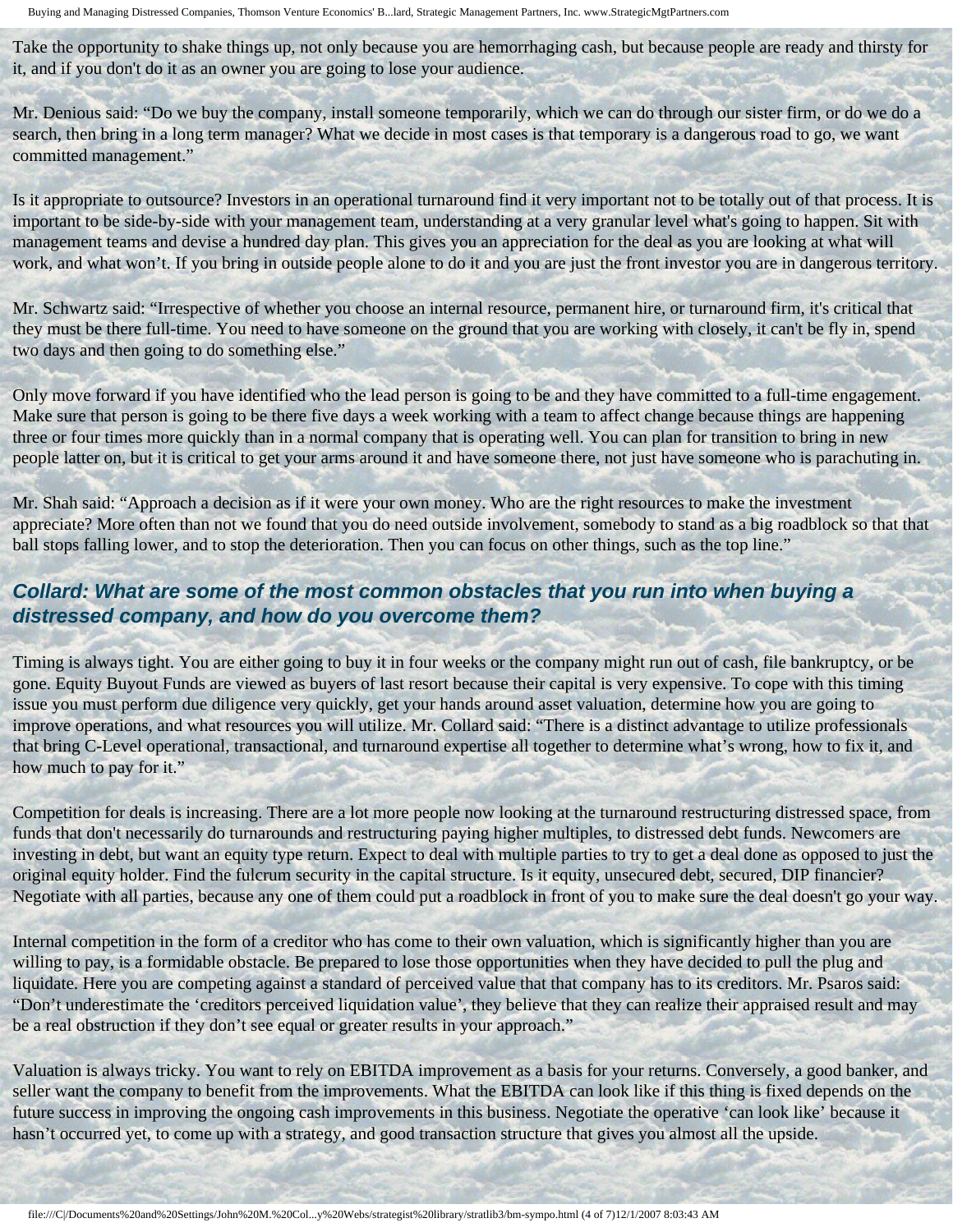Visibility to accurate information is another obstacle. Broken companies have broken systems, always. The information that you are getting, P&L, balance sheet, cash flow statement, all of it is probably wrong. Bring in the pros with experienced eyes to sort out the situation behind the financials. Over-equitize, and be ready to absorb more hemorrhaging than you expect to see. You must have cushion in your capital structure to absorb the surprises because you are not going to see it all no matter how much due diligence you do.

Employees, customers, vendors, service providers and others have lost confidence in a distressed company. Assess how do you quickly get your arms around the different constituencies and regain their trust. Spend a lot of time internally with employees, on the road with vendors and customers. Because you may not regain that confidence quickly, be prepared to stay the course after fixes are in place.

#### **Collard: What is the single-most important attribute distressed investors need to have?**

Mr. Denious said: "That's hard to single out, it depends on the deal. When you talk about a deep operational turnaround you must have an appreciation for how to fix operations. It's one thing to identify the problem, but it's another to identify the fix. And is it really realistic that management is going to make the difference to create value."

Mr. Schwartz said: "You must have a fair degree of humility and realize that you are going to make mistakes. No matter how well you plan, Murphy's Law will come into play. Correct mistakes and move on. If it gets to be more than three or four things that you have to fix, question whether you can really fix them all or are you against insurmountable odds."

Mr. Psaros said: "Every day I go home a little more humble. We have been in deals where we have done everything right, and there was some exogenous factor, some unforeseen Six Sigma event that lead to results that weren't what we anticipated. Be prepared to recover when the unknown happens. We have many times willed companies back to profitability through good execution. It's the iron fist of tenacity and the velvet glove of humility."

Mr. Shah said: "I think the 'secret sauce' is patience and discipline. You must plan extensively and perform rapid aggressive nonstop execution once you have a deal. It's really, turn this bus around and keep it going in the right direction."

Mr. Collard said: "Coming from a turnaround perspective with 35 years in this business, I have learned to *always expect the unexpected*. Just when I begin to think I have seen everything that could possibly happen, I'm surprised when something new manifests itself and I find myself dealing with it. You will find this in investment properties, be prepared as investor to change."

#### **Collard: How do you influence the EXIT process to maximize return on investment and are we seeing trends in this area?**

Mr. Psaros said: "We want to sell after we actually affect a turnaround, and when the turnaround has been reflected in the company financial results. My impression is that there will be an avalanche of exits over next 24 months out of buyout funds that have been disciplined and sophisticated buyers of distressed companies through this recession. The trends are all there, the public markets have refloated."

Most buyout funds are not growth investors. They are very good at taking a troubled company, fixing it, then selling it to either a strategic or financial buyer that can use the company as a platform for growth. Often, they can rapidly affect a turnaround plan, but that is not always the case. During the last three years there has been a manufacturing depression in this country, and it has not been the time to sell manufacturing companies.

The trend is positive with the economy recovering so funds are now able to sell the investments in their portfolio. The extraordinary liquidity in the high yield markets desperate to go to work, and lock-up periods expiring after the capital raising in the late '90s has created a bubble of opportunity.

Mr. Denious said: "When you have a successful turnaround you are driving a lot of value in the first two years. At that point you have to say to yourself, do you want to EXIT? As a turnaround guy you face that moment of truth and you must understand that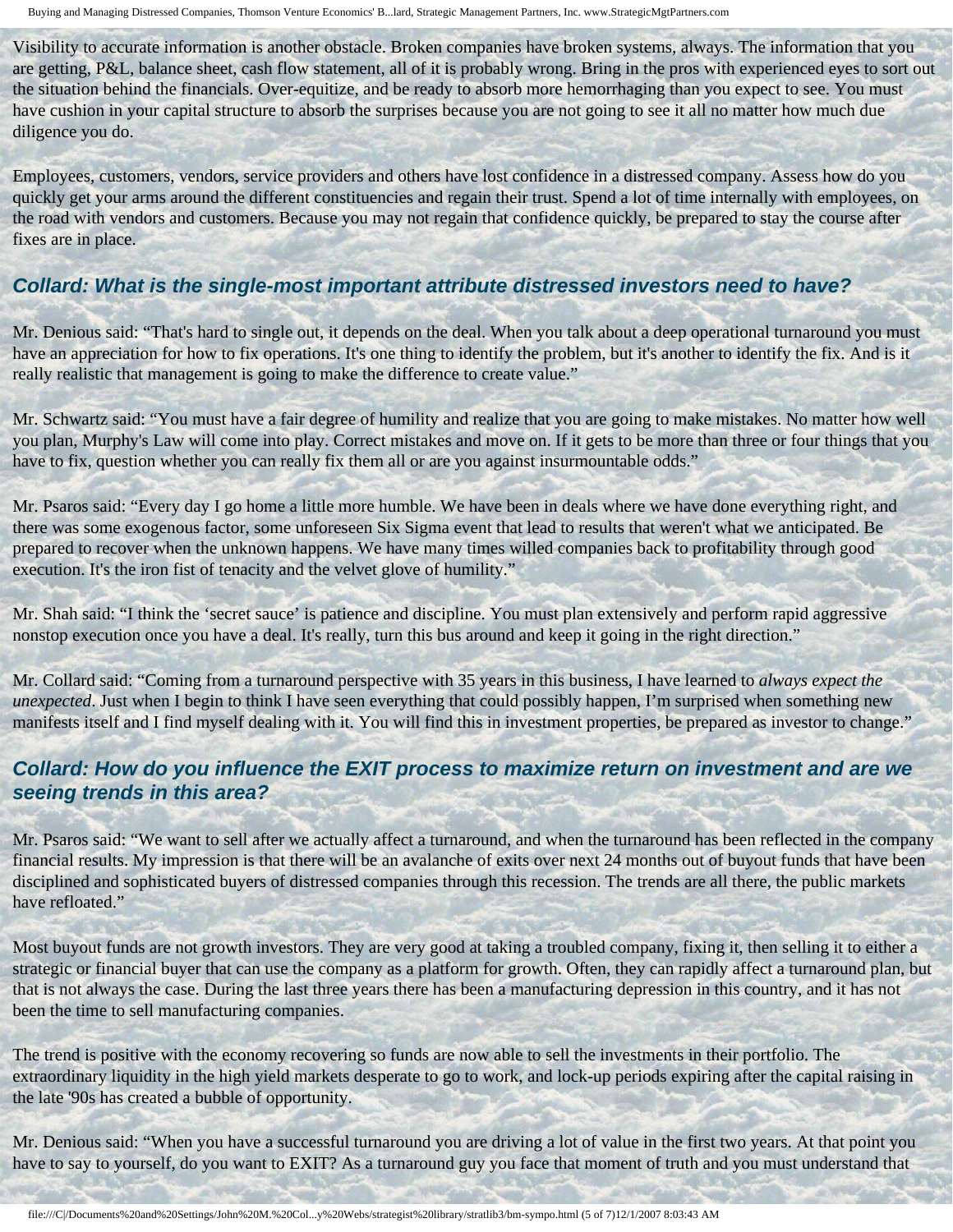Buying and Managing Distressed Companies, Thomson Venture Economics' B...lard, Strategic Management Partners, Inc. www.StrategicMgtPartners.com

#### you are there."

You have an option; sell now, or hold for future. Even though the value growth will slow or plateau, it may make sense to let confidence catch up and compound your money to the next value increment. At that point you look a little bit more like a growth investor. In cases where sales and renewed confidence in the company may not return for 18 months, to realize full value you might have to wait before you sell.

In this market some acquisitions are getting done where people are counting on the capital markets to take them out. However, capital markets aren't always there, so you must be prepared to wait out different cycles in the capital markets.

Mr. Collard said: "Manage your exit. It is critical to establish a permanent team and build support infrastructure so portfolio companies can stand on their own after exit. Set up a compensation structure to induce the top management team to be there through and after a transition. Buyers will ask; if you are not going to be there how is that going to affect company value?"

Mr. Collard said: "Know when to 'cash out'. Remember: *E*arnings and cash capacity *plus* achieved *X* multiple on investment *plus* demonstrated *I*mprovements *plus* functioning management *T*eam in place *equals* time to sell."

"Thank you, panel members."

### <span id="page-5-0"></span>**About the Author**

*John M. Collard is chairman of Annapolis, Md.-based Strategic Management Partners Inc., a turnaround management firm specializing in interim executive leadership and investing private equity in underperforming companies. He is past chairman of the Turnaround Management Association and brings 35 years senior operating leadership, \$85M asset recovery, 40+ transactions worth \$780M, and \$80M fund management expertise to advise company boards, institutional and private equity investors, and governments. For more information about Strategic Management Partners, call (410) 263-9100 or log on at www.strategist.ws*

*[Sections](#page-0-2) [Index](#page-0-3) [Contact](#page-6-0)*

## <span id="page-5-1"></span>**About the Firm**

**Strategic Management Partners** has substantial experience advising corporations and individuals on the strategic and mechanical issues of corporate development and governance, operating management and turnarounds for asset recovery. Our principal has over 30 years experience in P/L Management, Strategic Planning and Repositioning, M&A for Strategic Advantage, Finance, Investing, Raising Funds, Sales/Business Development, Building Selling and Marketing Teams, and Operational Auditing  $=$  In Public & Private companies  $=$  In healthy and crisis situations.

We work with and support the equity capital community to provide assessment studies to determine the situation, planning and strategy development to direct the company, crisis management to oversee that assets are not squandered away, workout teams that recover assets, and board level oversight to keep the client headed in the right direction.

We seek strategic alliances with private equity funds.

*[Sections](#page-0-2) [Index](#page-0-3)*

We welcome constructive inquires. More information is available if required.